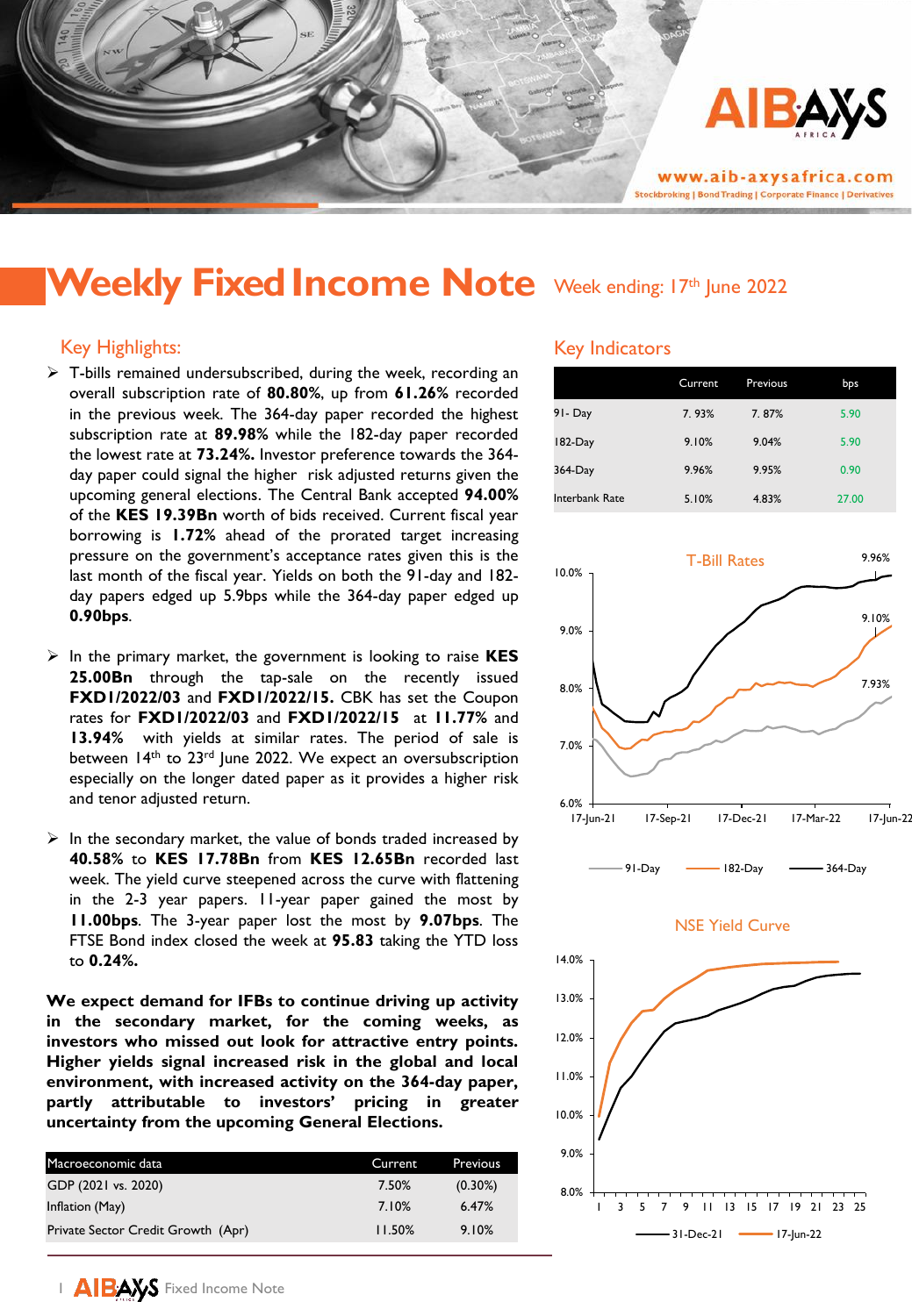# **MACROECONOMIC NEWS**

#### **Currency**

The Kenya shilling lost further ground against the USD, depreciating **0.24%** to trade at **KES 117.29** from **KES 117.05** at last week's close. On a YTD basis, the shilling has depreciated **3.70%** against the USD compared to **3.64%** in 2021. The CBK's usable forex reserves remained adequate at **USD 8,114Mn** (**4.82** months of import cover), a **0.96%** week-on-week decrease from **USD 8,210Mn** (**4.88** months of import cover) recorded last week. The CBK maintains that the current reserves are adequate to cover dollar demand in the market despite reports of acute dollar shortage from importers. **However, we expect the local currency to continue to remain under pressure due to the strengthening of the dollar (+8.82% YTD gain) and the increasing dollar demand as global** oil prices remain elevated on the back of higher import bill with reduced dollar inflows from key export **earning sectors.**

## **Liquidity**

Liquidity in the money market tightened as shown by the average interbank rate which increased to **5.10%** from **4.83%** recorded at the end of the previous week. The tightening in liquidity was supported by the increased tax remittances that more than offset the government payments. Open market operations remained active. **We expect the interbank rate to remain above 5.00% in the coming week, mainly driven by active open market operations. However, we anticipate that end-of-fiscal year government expenditure will continue to provide liquidity support.**

# **Global MPC Decisions Overview**

During the week, the US FED raised the benchmark index by **75bps**, the most aggressive hike in 28 years. The hike took the benchmark rate to a target of **1.5-1.75%**, last recorded before the pandemic era rate cuts. Cumulatively, the FED has hiked the benchmark rate by **150bps** in 2022 with a target of closing 2022 at 3.40%. Similarly, the Bank of England also increased the benchmark rate by 25bps to **1.25%** which was a fifth consecutive hike. We partially attribute both of the hikes to the need to control the rising inflation in both economies and we expect a similar hike across other developed economies. **We expect a further hiking cycle in the coming months across several economies globally. Given the rising inflation rates, MPCs across the world have increasingly been** trying to cure the side effects of the expansionary policies during the height of the pandemic. Hikes in **markets such as the US has seen the strengthening of the dollar which is negative for emerging markets such as Kenya**

| <b>Country</b> |          | <b>Inflation Rate</b> |                 | <b>Benchmark Rate</b> |  |
|----------------|----------|-----------------------|-----------------|-----------------------|--|
|                | April'22 | <b>May'22</b>         | <b>Decision</b> | <b>Current Rate</b>   |  |
| Ghana          | 23.60%   | 27.60%                | 200 bps Hike    | 19.00%                |  |
| Nigeria        | 16.82%   | 17.71%                | 150 bps Hike    | 13.00%                |  |
| Uganda         | 4.90%    | 6.30%                 | 100 bps Hike    | 7.50%                 |  |
| <b>USA</b>     | 8.30%    | 8.60%                 | 75 bps Hike     | $1.50 - 1.75%$        |  |
| Switzerland    | 2.10%    | 2.90%                 | 50 bps Hike     | $-0.25%$              |  |
| Kenya          | 6.47%    | 7.10%                 | 50 bps Hike     | 7.50%                 |  |
| Rwanda         | 9.90%    | 12.60%                | 50 bps Hike     | 16.74%                |  |
| Tanzania       | 3.80%    | 4.00%                 | 32 bps Hike     | 14.12%                |  |
| <b>UK</b>      | 9.00%    | $*9.00\%$             | 25 bps Hike     | 1.25%                 |  |

Below is a summary of recent MPC Decisions Globally and regionally;

**Weekly Fixed Income Calendar -** This week, the Central Bank of Kenya, as the government's fiscal agent, will seek to raise **KES 24.00Bn** in Treasury Bills. The CBK is also looking to raise **KES 25.00Bn** for budgetary support by issuing a tap sale on recently issued FXD papers which closes on 23<sup>rd</sup> June.

|    | <b>Macro event</b>           | <b>Date</b>      |
|----|------------------------------|------------------|
|    | <b>Weekly T-Bill Auction</b> | 23rd June 2022   |
| 2. | June T-Bond Tap sale         | $23rd$ June 2022 |

2 AIBAYS Fixed Income Note